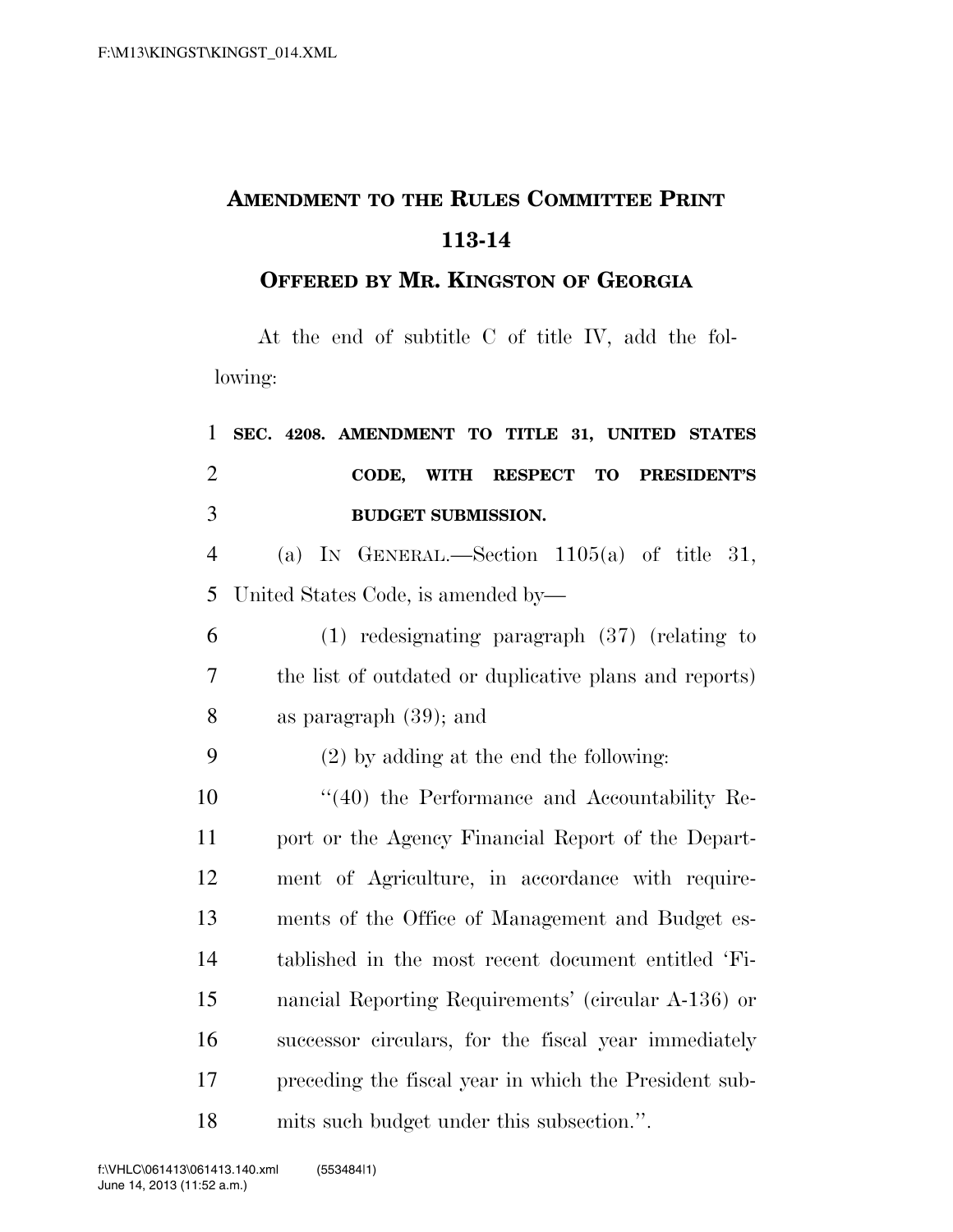(b) EFFECTIVE DATE.—The amendments made by this section shall take effect on October 1, 2013.

## **SEC. 4209. RESCISSION OF USDA FUNDS.**

 (a) INCREASE IN ERROR RATE.—If the Performance and Accountability Report or the Agency Financial Report of Department of Agriculture (in this section referred to as the ''Report''), as included in President's budget under section 1105(a) of title 31, United States Code (as amend- ed by section 1 of this Act), shows an increase in the im- proper payment rate from the school year immediately preceding the school year applicable to the fiscal year of the Report for the school lunch program under the Rich- ard B. Russell National School Lunch Act (42 U.S.C. 1751 et seq.) or the school breakfast program under sec- tion 4 of the Child Nutrition Act of 1966 (42 U.S.C. 1773), the rescission under subsection (b) shall apply.

(b) RESCISSION.—

 (1) IN GENERAL.—On the day that the Presi- dent submits such a budget, there is rescinded from the unobligated amounts available for ''Agricultural Programs—Production, Process, and Marketing— Office of the Secretary'', a percentage of such amounts equal to the percentage of the improper payment rate for the school year applicable to the fiscal year of the Report for the school lunch pro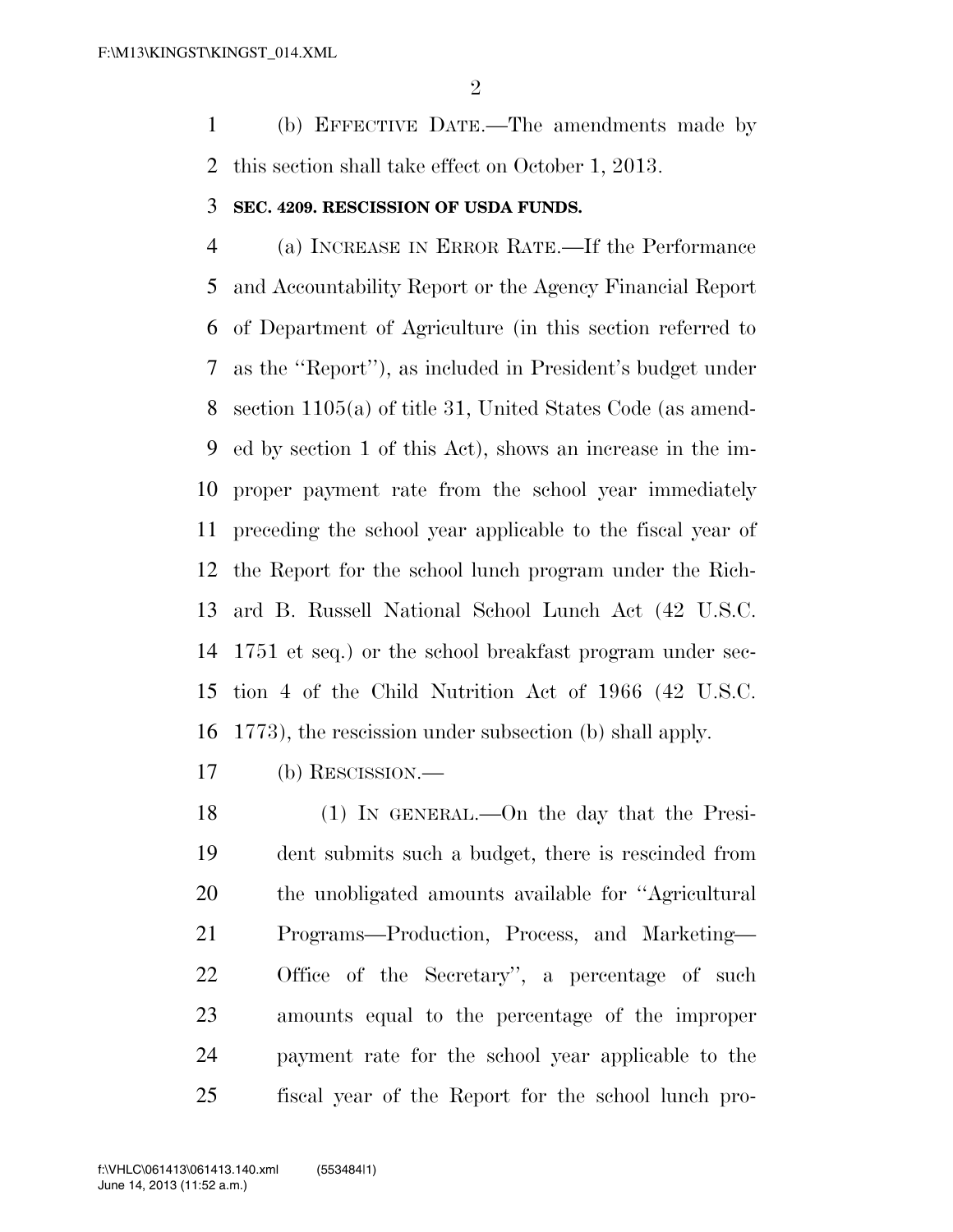gram or school breakfast program, whichever is higher.

 (2) PROPORTIONATE APPLICATION.— Any re- scission made by paragraph (1) shall be applied pro- portionately within ''Agricultural Programs—Pro- duction, Process, and Marketing—Office of the Sec- retary'' to each program, project, and activity (with programs, projects, and activities as delineated in the appropriation Act or accompanying reports for fiscal year 2014 covering such account).

 (c) REPORT.—For each fiscal year beginning in fiscal year 2014, not later than the date on which President sub- mits a budget under section 1105(a) of title 31, United States Code, the Secretary of Agriculture shall submit the Report to the following:

- (1) The Committee on Agriculture of the House of Representatives.
- (2) The Committee on Agriculture, Nutrition, and Forestry of the Senate.

 (3) The Agriculture, Rural Development, Food and Drug Administration, and Related Agencies Subcommittees of the Committees on Appropriations of the House of Representatives and the Senate.